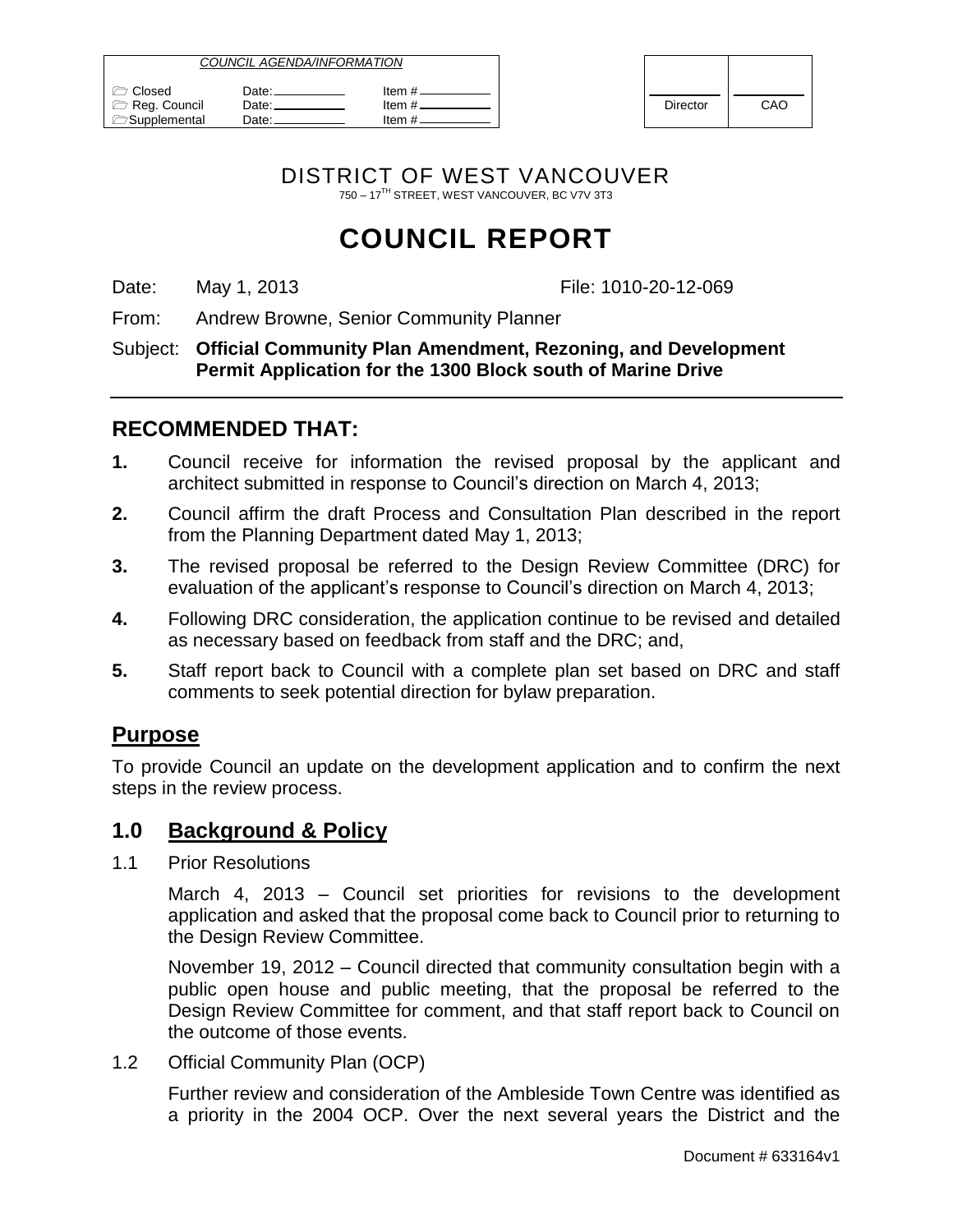community worked towards determining a new vision of Ambleside as the heart of West Vancouver, and after much discussion and consideration the *Ambleside Town Centre Strategy* was created. Council amended the OCP in July 2008 to give effect to many of the actions, policies, and guidelines set out in the *Strategy*. Amongst other items, the OCP directs the District to reinforce the role of Ambleside as West Vancouver"s Town Centre (Policy LE2) and integrate strategies for the Town Centre, Arts and Culture, Ambleside Park, and the Argyle Waterfront (Policy LE2.1).

The District is implementing the *Strategy* through an integrated approach to Ambleside revitalization as illustrated in Appendix A (known as "the Ambleside puzzle").

In 2008, amendments were also made to the OCP with respect to Built Form and Neighbourhood Character polices for Ambleside; of particular importance is Policy BF-C4 (see Appendix B). This policy provides for the 1300 block south of Marine Drive, as well as two other blocks in Ambleside, to be suitable for consideration of densities above 1.75 FAR and buildings over four storeys if the development results in:

- a community amenity contribution that offsets the increased density and could include community space, additional public parking and rental housing; and,
- a superior building and site design, including increased open spaces or public square, walkways, and enhanced view corridors.

The specific details of these policies may require refinement to the proposed project in order for the proposed development to proceed, and early and ongoing community consultation will allow the District to more readily understand the priorities of residents for amenities and public space.

1.3 Bylaw

Present zoning of the block varies by parcel and includes C2, CR2, and PU1. The C2 zone allows a variety of commercial, office, and retail uses, and residential uses above the first storey. CR2 zoning allows full- and self-service gas stations, and the PU1 zone allows for public institutional uses such as municipal buildings and police and fire stations.

## **2.0 Balanced Scorecard**

| <b>STRATEGIC INITIATIVES</b>                          | <b>MILESTONES</b>            |
|-------------------------------------------------------|------------------------------|
| 1.3.2 - Initiate Public Safety Building Development - | - Proceed with and complete  |
| Police Station Relocation - City Hall Block           | rezoning of 1300 Block       |
| 1.4.5 – Advance major development applications        | - Implement and process 1300 |
| consistent with the District vision                   | block Marine Drive           |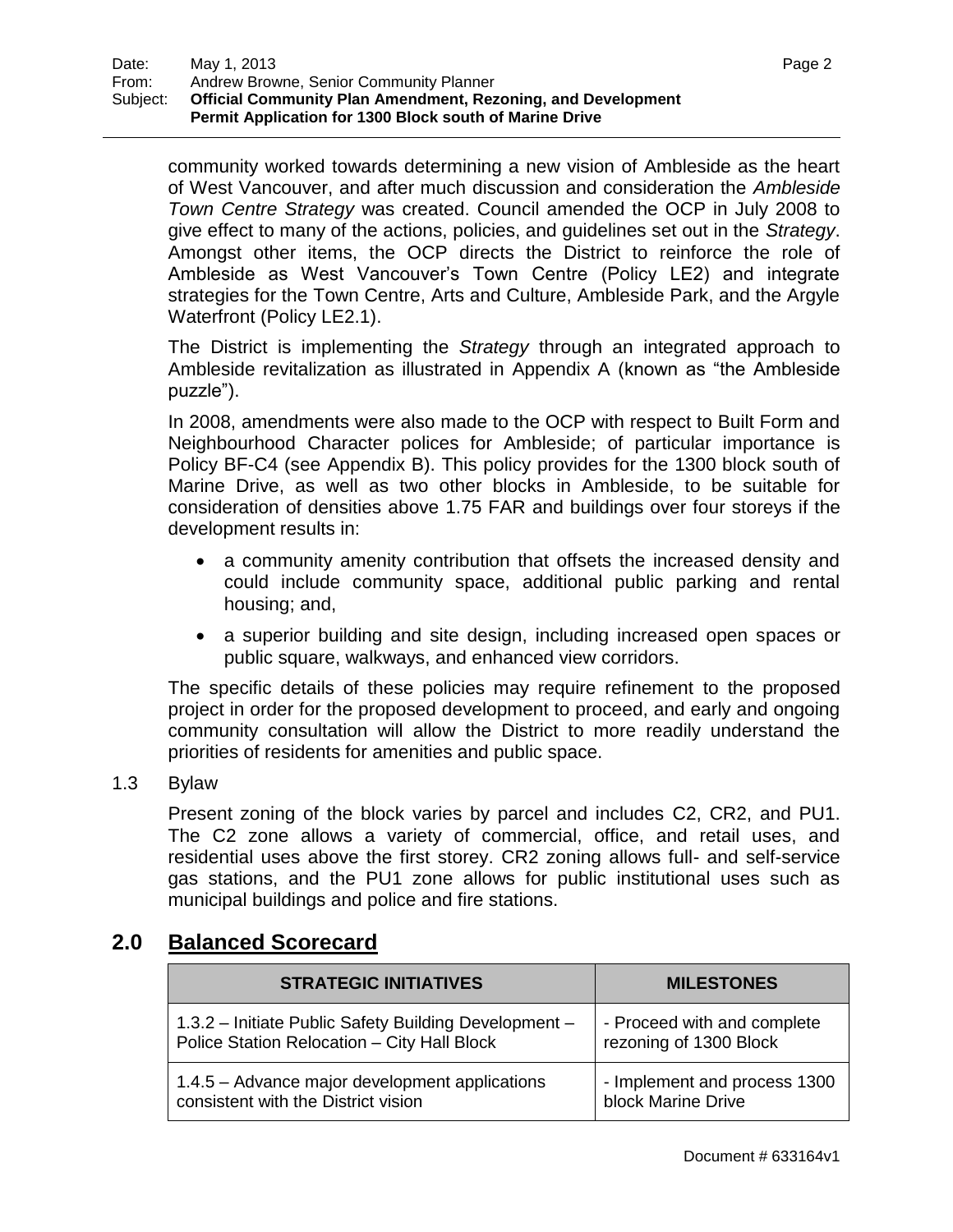## **3.0 Analysis**

 $\overline{a}$ 

3.1 Progress on Revisions

At the March 4, 2013 Council meeting, Council approved a resolution directing changes to the project design. A brief description of the changes to the proposal is provided for each requested revision to the design. For reference, see Appendix C.

*a) A reduction of approximately 9 m (30 ft) in the maximum overall building height through a combination of measures such as reduced floor to ceiling height, reduced number of storeys, and treatment of rooftop equipment;*

One residential storey has been eliminated from each building, and residential floor-to-ceiling height was reduced by 1"-0" to 10"-6" (from 11"-6"). Commercial ceiling heights remain unchanged at approximately 16"-0".

In the original proposal the rooftop mechanical penthouse was a very large, blank structure that contributed to perceived building height and bulk (being almost 2100 sq ft, nearly 12 feet tall, and presenting significant width to Marine Drive and uphill residents). The revised proposal contemplates a transformed rooftop mechanical penthouse of 340 square feet (an 83.5% reduction in size) and 8"-0" in height (a 30% reduction in height).

**Original Revised** Building Height (Storeys) Tand 8 Fig. 3 6 and 7 Building Height (above Marine Drive)  $\vert$  93.5' and 108.3<sup>'1</sup> 68.5' and  $79.0^{2}$ Floor-to-Ceiling Height (Residential) | 11'-6" | 10'-6" Floor-to-Ceiling Height (Rooftop Mech.) | 11'-6" | 8'-0" Rooftop Mech. Footprint  $\vert$   $\sim$  2065 sq ft  $\vert$   $\sim$  340 sq ft

Depending upon the location of measurement, the reduction in height resulting from the above measures ranges from approximately 20 to 27 feet.

While the proposal calls for two buildings notionally of 6- and 7-storeys in height, this maximum height is not expressed uniformly across the block due to the terraced architectural form proposed. The following table describes the proportion of building that reaches each storey level expressed as a percentage of the total ground-floor footprint.

Floor Area Ratio 2.99 2.90

 $1$  Includes the previous mechanical penthouse due to its significant height and size.

 $2$  Excludes the revised elevator overrun due to the reduction in its height and size.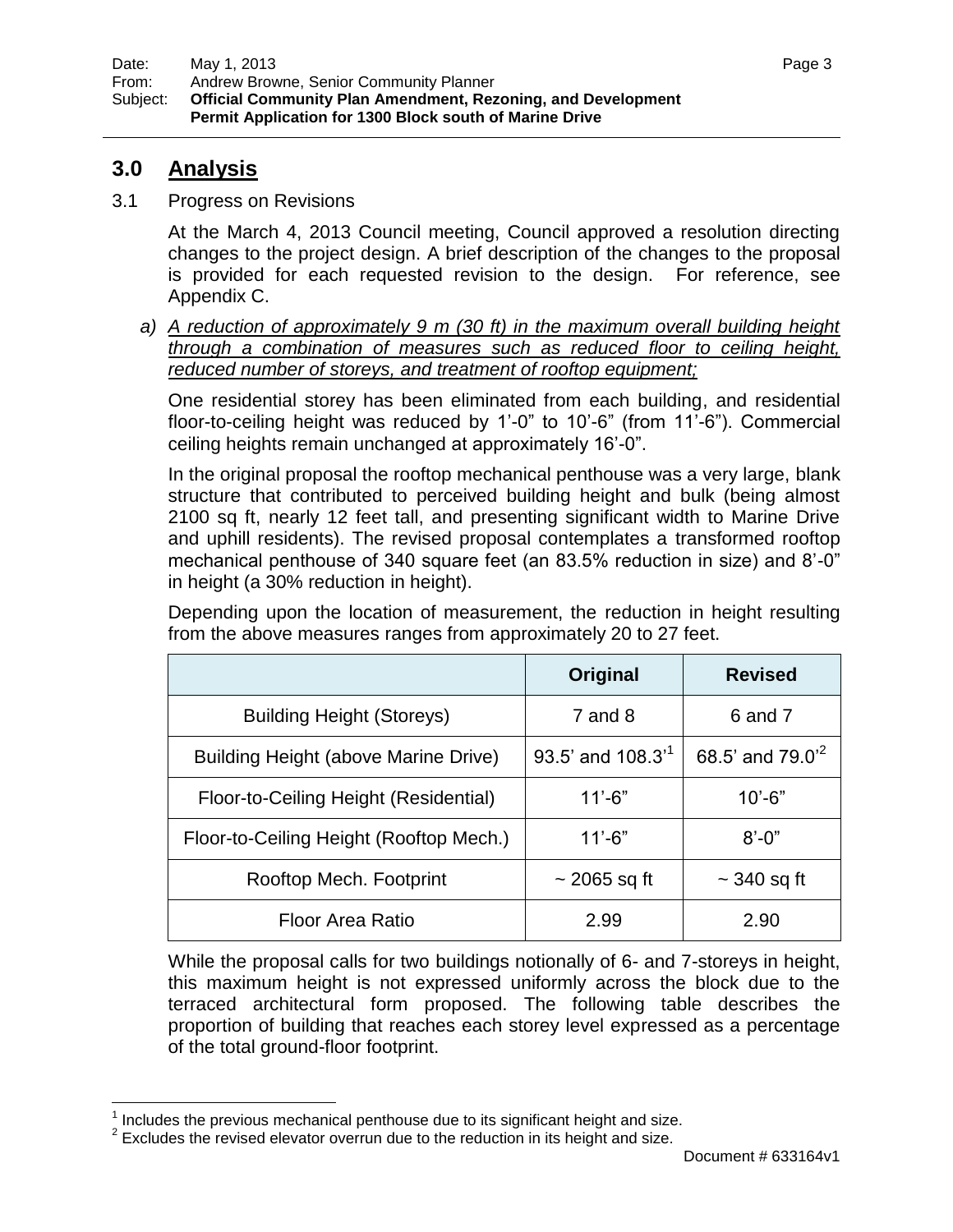| <b>Building Level</b> | % of Ground-Level Footprint |
|-----------------------|-----------------------------|
| Ground                | 100%                        |
| Level 2               | 95.9%                       |
| Level 3               | 83.0%                       |
| Level 4               | 70.3%                       |
| Level 5               | 62.1%                       |
| Level 6               | 53.9%                       |
| Level <sub>7</sub>    | 24.0%                       |

For example, only 53.9% of the building footprint reaches the  $6<sup>th</sup>$  floor; or, put another way, the  $6<sup>th</sup>$  floor is 53.9% the size of the ground-level building footprint.

*b) Further design development to create an attractive fifth (rooftop) elevation using a combination of measures such as minimizing rooftop equipment, using elevators with small overruns, and concealing the equipment within the uppermost storey;*

The rooftop mechanical room has been reduced in height (30% reduction), footprint (83.5% reduction), and visibility. This was made possible by retaining only the elevator over-run, and relocating all other mechanical equipment to the interior of the building. As the elevator over-run must be present at the top of the elevator shaft, it is the only component that cannot be relocated.

In addition, several living-room ceilings on the top floor have been extended by 4 to 8 feet vertically to introduce a lantern-like "pop-up" element with the goal of creating a more varied roofline silhouette. In addition to preventing a flat, long roofline, several of the "pop-ups" line up with the remaining elevator overrun to further reduce its visibility.

*c) Further design development to introduce architectural distinctness between the west and east buildings;*

Individual character has been introduced to each building and this will be further developed by the architect in response to comments by staff and the Design Review Committee. The horizontality of the original proposal has been ameliorated with the addition of more vertical and rectangular facade elements in order to provide visual interest, reduce apparent building bulk, and more closely match the underlying rhythm of 30- to 60-foot wide building storefronts in Ambleside.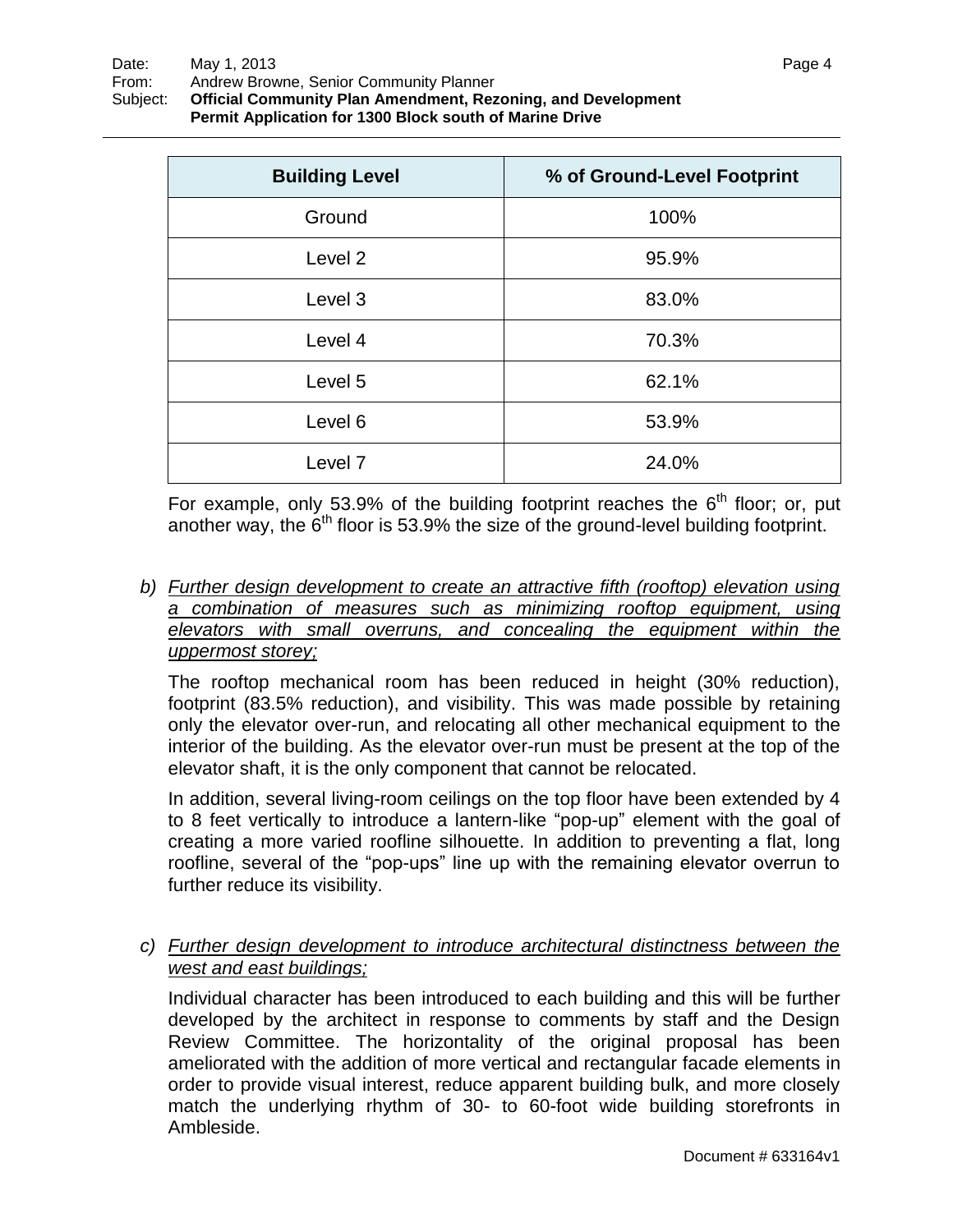*d) Landscaping and public realm revisions consistent with the Ambleside Streetscape Standards;*

A revised landscaping plan has been included with the Council package. Staff has provided the applicant team additional detailed technical feedback to ensure full consistency with the Ambleside Streetscape Standards.

Items to be refined include, but are not limited to:

- Tree and plant species that are both regionally appropriate and coordinated with the Streetscape Standards;
- Coordination of typical paving patterns expressed in the Streetscape Standards with the reality of an actual site and its particular and varying conditions (e.g. curving curb line on Marine Drive east of the galleria);
- Further consideration of  $14<sup>th</sup>$  Street public space programming;
- Consistency of application of paving patterns across the site; and,
- Adjustment of front boulevard, sidewalk, and back boulevard widths.

Staff do not anticipate difficulty in achieving consistency with the Standards; these adjustments will be completed prior to the project appearing at the DRC.

*e) Design modifications which reinforce 14th Street as the principal public space, including public realm treatment consistent with the Ambleside Streetscape Standards, and improved building permeability facing 14th Street through measures such as storefronts, doors, restaurants, patios, and awnings;*

Retail storefronts adjacent to  $14<sup>th</sup>$  Street have been reconfigured to have their principal facade and entrances facing  $14<sup>th</sup>$  Street. Further modifications will be made to  $14<sup>th</sup>$  Street as revisions are made for consistency with the Ambleside Streetscape Standards (see above).

*f) Updates to the Bellevue Avenue cross-section including the provision of parking on the north side and potential changes to the location of separated bike lanes and public art;*

Bellevue Avenue"s cross-section has been updated to locate the angle parking on the north side of the street, with parallel parking on the south side. Separated bike lanes have been removed from the right-of-way in accordance with feedback from CN Rail with respect to railway clearances. The location and alignment of the Spirit Trail remains a high priority for the District and the matter of a viable alignment through Ambleside is being actively considered by District staff independently of this project.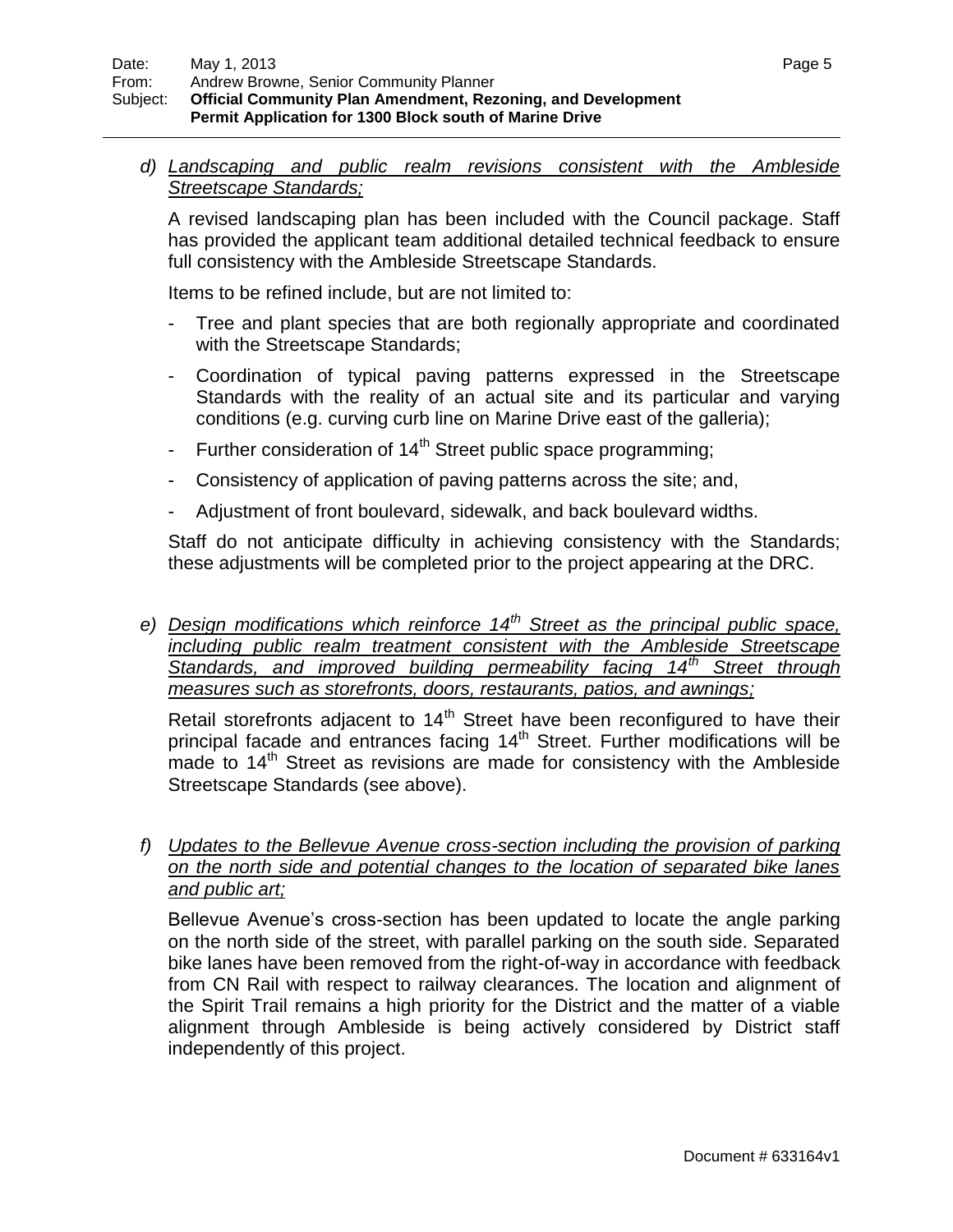#### *g) Consider a reduction in average residential unit size;*

The applicant has reduced the size of the building, increased the absolute number of units, and reduced the average unit size.

|                                                | Original   | <b>Revised</b> |                 | Change   |
|------------------------------------------------|------------|----------------|-----------------|----------|
| # Units                                        | 88         | 100            | $+12$<br>units  | $+13.6%$ |
| Net Average Size (excl.<br>common corridors)   | 2084 sq ft | 1771 sq ft     | $-313$<br>sq ft | $-15.0%$ |
| Gross Average Size (incl.<br>common corridors) | 2418 sq ft | 2058 sq ft     | $-360$<br>sq ft | - 14.9%  |

In addition, an area of commercial space on Bellevue Avenue nearest to  $13<sup>th</sup>$ Street has been converted into four streetfront residential townhouses (each of 2 storeys). Commercial space in this area was likely to suffer from viability issues due to only marginal expected walk-by traffic.

## *h) Consider inclusion of office space as a 2<sup>nd</sup> storey land use;*

No second-storey office space has been added, however, an area of the ground floor at the northeast corner of the site (approx. 4450 sq ft) has been set aside for flexible use to accommodate either ground-level office or storefront retail. This approach shows promise in dealing with an area of Marine Drive that may otherwise be marginal with respect to achieving a volume of foot traffic that is viable for traditional storefront retail.

#### *i) Consider additional public parking (on- or off-site) as an anticipated component of a possible Community Amenity Contribution; and,*

Preliminary investigation suggests that the provision of additional public parking on-site (e.g. another level underground) is more expensive than providing additional public parking off-site. In addition, off-site public parking would benefit from feeling more public (versus being contained underground on the site of a private development), and the preference for off-site public parking was expressed by some members of the public during January consultation.

Rebuilding the nearby tennis courts on the roof of a parking structure is being considered and will be explored in further detail.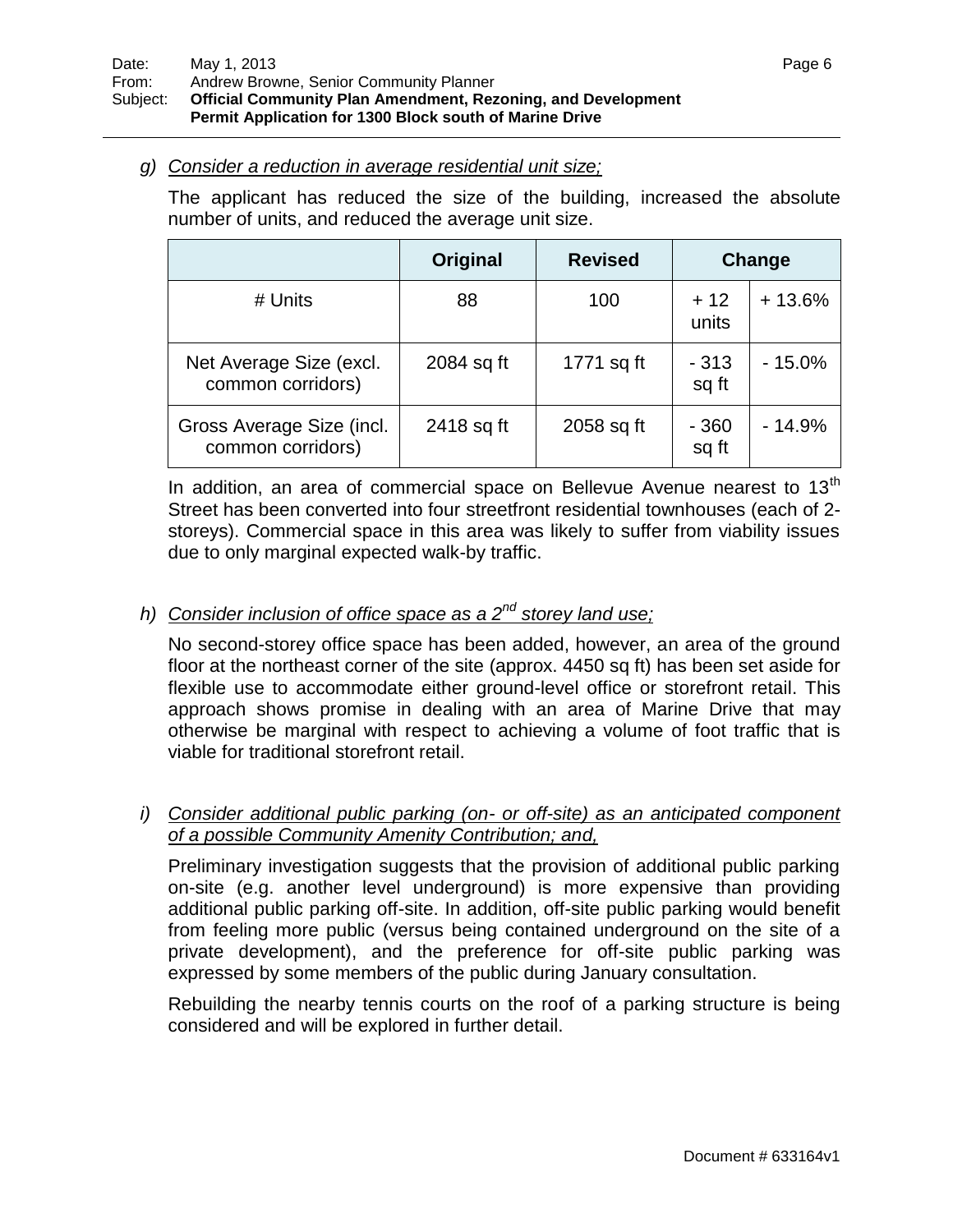*j) Various architectural refinements intended to reduce building bulk and sense of horizontality (e.g. cut back overhangs, reduction in number and extent of concrete slab extensions, etc).*

Changes have been made and further adjustments will be suggested by staff and the Design Review Committee as the revisions continue to be refined and developed with further detail.

#### 3.2 Process and Consultation Plan

The following table describes staff"s suggested review and consultation process from now to consideration. In the interest of detailing the recommended process to its conclusion, it has been assumed that Council will move the project to the next step; in reality, Council may choose at any time to not proceed.

After receiving this project update, staff recommends that Council refer the project to the DRC to assist Council and staff in their review and consideration of the applicant"s fulfilment of Council"s direction provided on March 4, 2013. Staff will work with the applicant to integrate the comments of the DRC and staff into the revised proposal prior to bringing the project back to Council in June for potential direction to prepare bylaws.

Following potential direction by Council in June to prepare bylaws, staff will work to prepare the necessary documents for September, including:

- Official Community Plan Amendment Bylaw;
- Zoning Bylaw Amendment Bylaw;
- Phased Development Agreement Bylaw, including addressing construction phasing, determining the amount of any potential Community Amenity Contribution, and negotiating the composition and timing of any potential Community Amenity Contribution;
- Development Permit(s) and final drawing package; and,
- Actions necessary to close the District-owned laneway in the block, raise title, and initiate any required land consolidation.

| Date          | <b>Milestone &amp; Description</b>                                                     |  |
|---------------|----------------------------------------------------------------------------------------|--|
| 13 May 2013   | RTC #3 - Returns revised concepts to Council                                           |  |
| 23 May 2013   | DRC #2 – Committee to comment on revisions                                             |  |
| 17 Jun 2013 * | RTC #4 – Returns complete plan set to Council; possible direction<br>to prepare bylaws |  |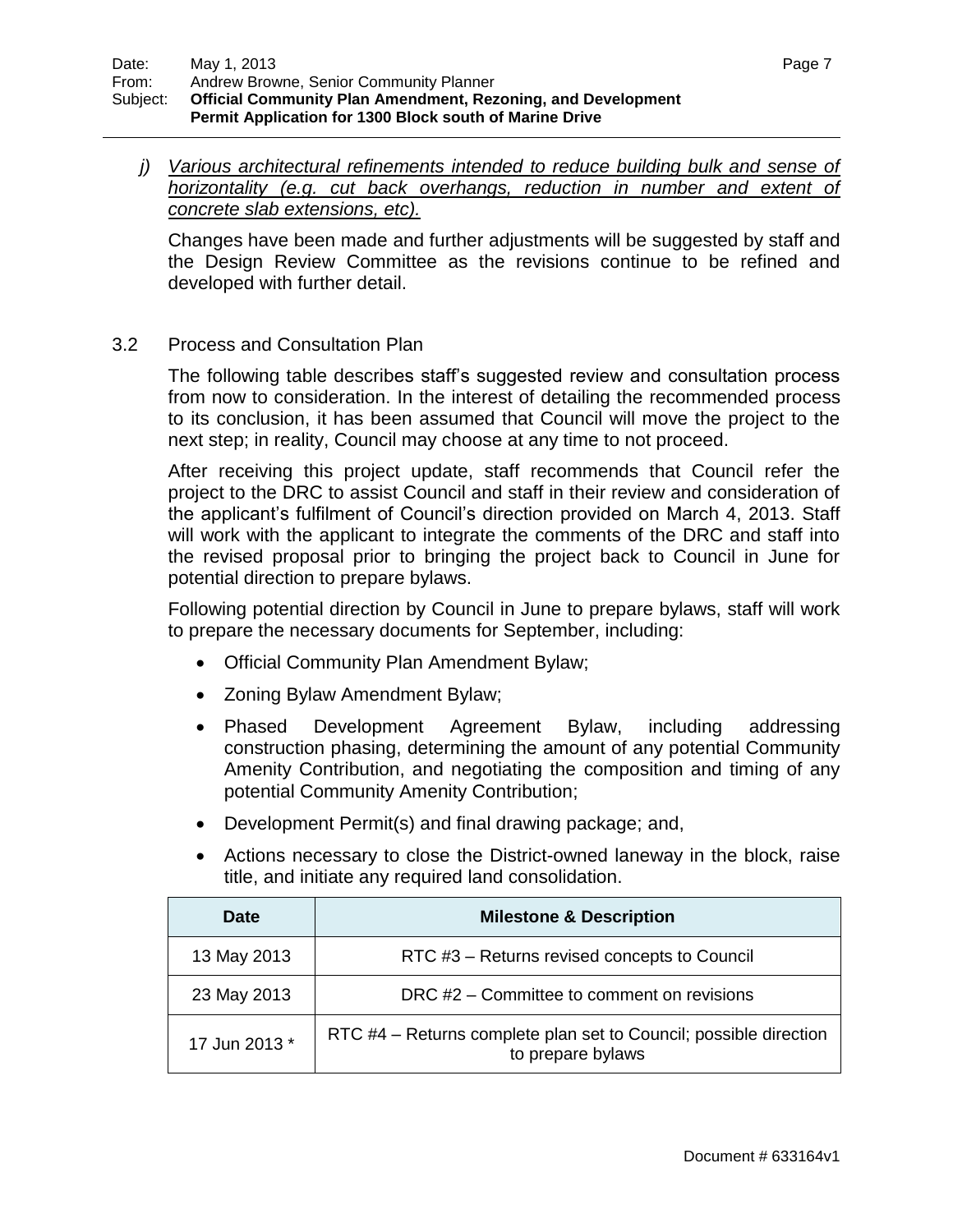| Sep 2013 *       | RTC #5 – Council receives draft bylaws (may give $1st$ reading) |  |
|------------------|-----------------------------------------------------------------|--|
| TBD              | Open house #3 – Public information meeting (pre-public hearing) |  |
| TBD              | Open house #4 - Public information meeting (pre-public hearing) |  |
| Oct 2013 *       | Public hearing                                                  |  |
| Oct / Nov 2013 * | Council may give $2^{nd}$ and $3^{rd}$ reading                  |  |
| conditional      | $4th$ reading (adoption of bylaws & DP issuance)                |  |

#### 3.3 Conclusion

The applicant team has made progress in responding to the revisions directed by Council on March 4, 2013, and the application should be moved forward in the process, including further detailed refinement and review by the DRC and staff.

### **4.0 Options**

#### *(as recommended by staff)*

A. As recommended by staff in the report dated May 1, 2013;

#### *(or, alternatively)*

- B. As recommended by staff in the report dated May 1, 2013, and direct that bylaws be prepared after referral to the DRC;
- C. Provide different or modified direction (to be specified) and/or request additional information (to be specified); or,
- D. Reject the application.

Author

Andrew Browne

Appendices:

- A Ambleside "Puzzle"
- B Official Community Plan excerpts related to Ambleside
- C Revised drawing package

 $\overline{a}$ 

<sup>\*</sup> Dates are tentative.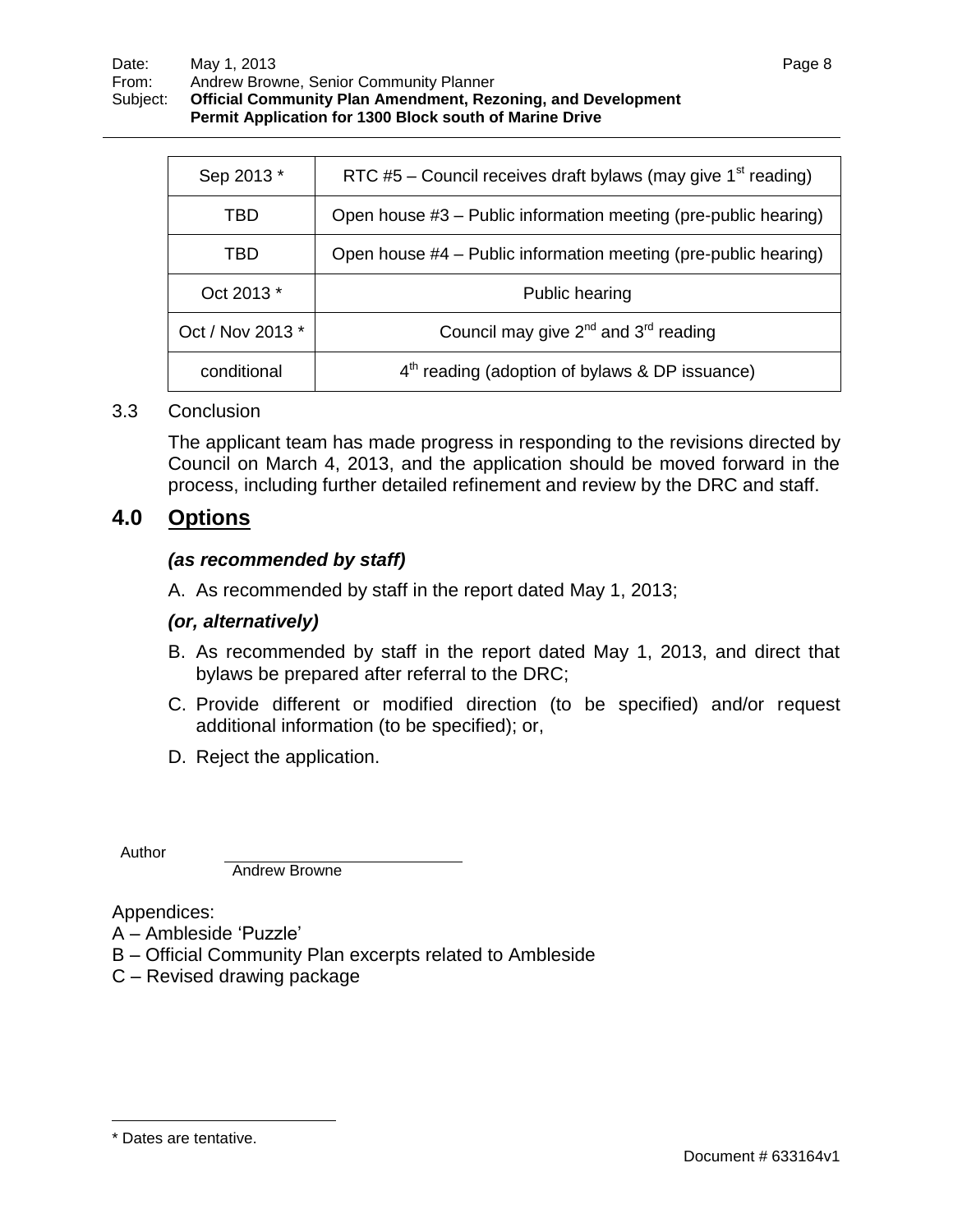# **APPENDIX A**